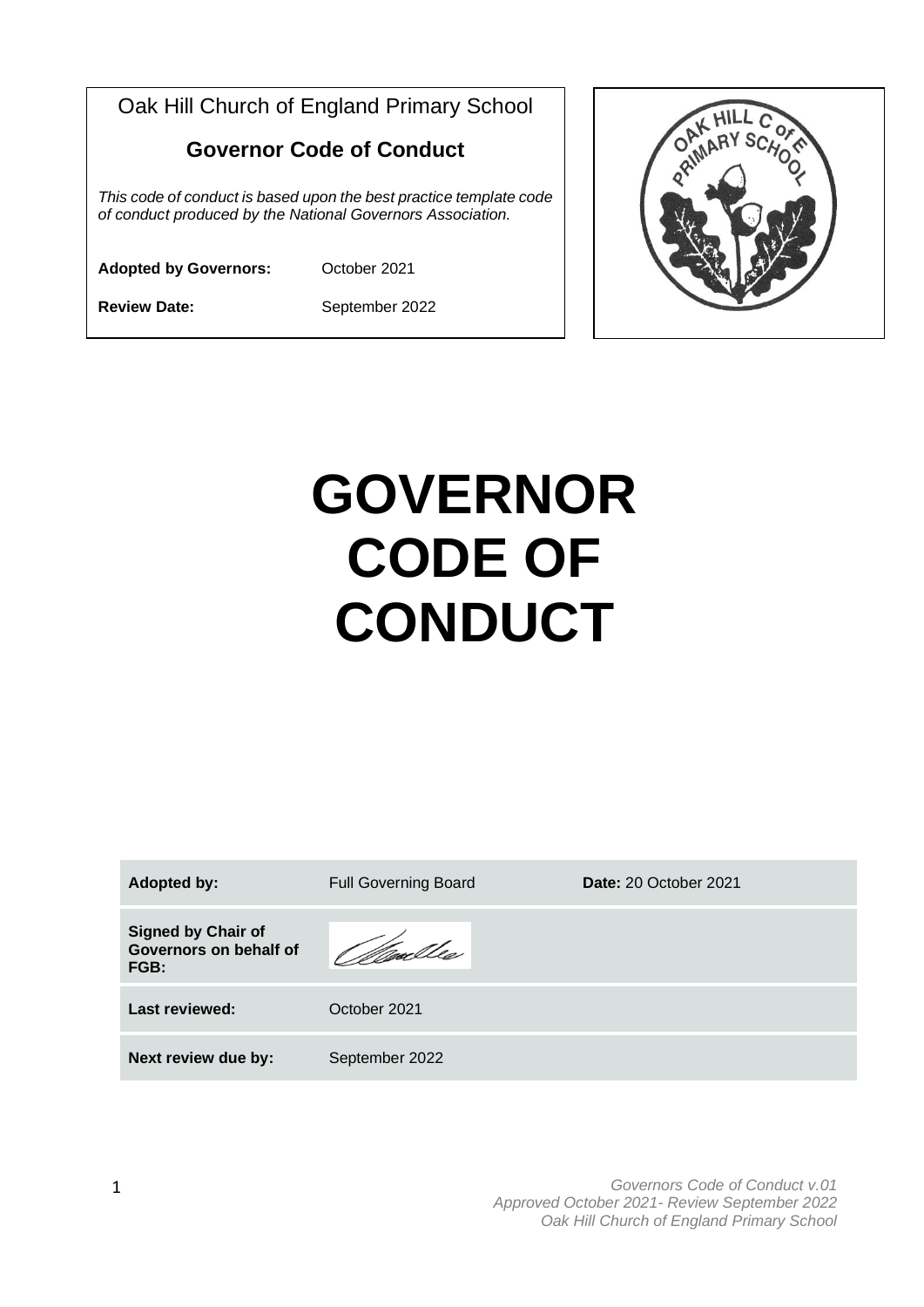The Governing Board agree this Code of Conduct will be reviewed annually and upon significant changes to the law and policy or as needed. It will be fully endorsed by the full Governing Board and once adopted, all Governors agree to faithfully abide by it.

All Governors understand that potential or perceived breaches of this code will be taken seriously and that a breach could lead to formal sanctions.

# **Part A: We agree to abide by the Seven Nolan Principles of Public Life, namely:**

# **1. Selflessness**

We will act solely in terms of the public interest.

# **2. Integrity**

We will avoid placing ourselves under any obligation to people or organisations that might try inappropriately to influence us in our work. We will not act or take decisions in order to gain financial or other material benefits for ourselves, our family, or our friends. We will declare and resolve any interests and relationships.

# 3. **Objectivity**

We will act and take decisions impartially, fairly and on merit, using the best evidence and without discrimination or bias.

## **4. Accountability**

We are accountable to the public for our decisions and actions and will submit ourselves to the scrutiny necessary to ensure this.

## **5. Openness**

We will act and take decisions in an open and transparent manner. Information will not be withheld from the public unless there are clear and lawful reasons for so doing.

## **6. Honesty**

We will be truthful.

# **7. Leadership**

We will exhibit these principles in our own behaviour. We will actively promote and robustly support the principles and be willing to challenge poor behaviour wherever it occurs.

# **Part B - We will focus on our core governance functions:**

- **1.** Ensuring there is clarity of vision, ethos, and strategic direction
- **2.** Holding executive leaders to account for the educational performance of the organisation and its pupils and the performance management of staff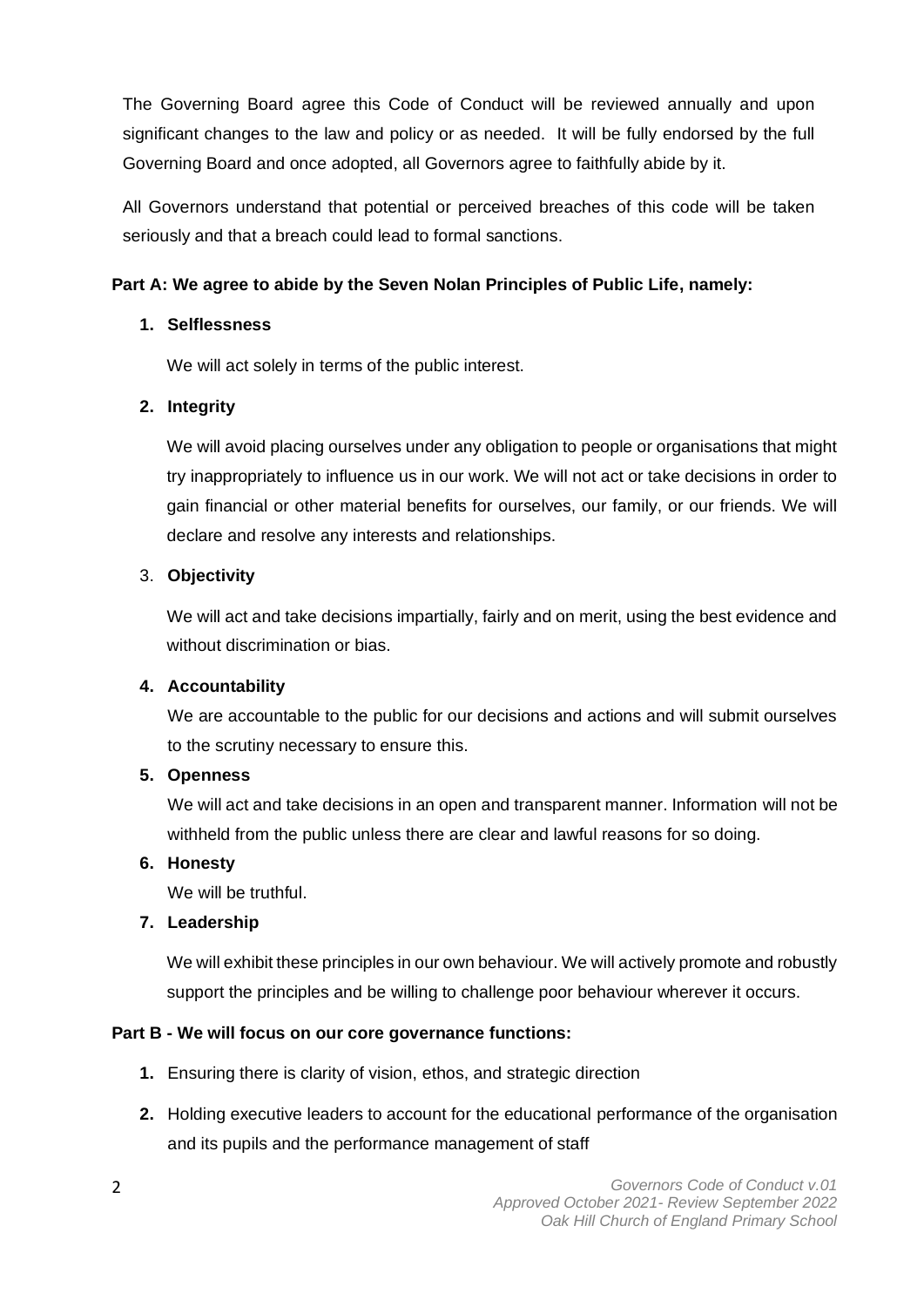- **3.** Overseeing the financial performance of the organisation and making sure its money is well spent
- **4.** Ensuring the voices of stakeholders are heard

# **As individual board members, we agree to:**

# **Part C - Fulfil our role & responsibilities**

- **1.** We accept that our role is strategic and so will focus on our core functions rather than involve ourselves in day-to-day management.
- **2.** We will develop, share and live the ethos and values of our school.
- **3.** We agree to adhere to school policies and procedures as set out by the relevant governing documents and law.
- **4.** We will work collectively for the benefit of the school.
- **5.** We will be candid but constructive and respectful when holding senior leaders to account.
- **6.** We will consider how our decisions may affect the school and local community.
- **7.** We will stand by the decisions that we make as a collective.
- **8.** Where decisions and actions conflict with the Seven Principles of Public Life or may place pupils at risk, we will speak up and bring this to the attention of the relevant authorities.
- **9.** We will only speak or act on behalf of the board if we have the authority to do so.
- **10.** We will fulfil our responsibilities as a good employer, acting fairly and without prejudice.
- **11.** When making or responding to complaints we will follow the established procedures.
- **12.** We will strive to uphold the school's reputation in our private communications (including on social media).
- **13.** We will not discriminate against anyone and will work to advance equality of opportunity for all.

## **Part D - Demonstrate our commitment to the role**

- **1.** We will involve ourselves actively in the work of the board, and accept our fair share of responsibilities, serving on committees or working groups where required.
- **2.** We will make every effort to attend all meetings and where we cannot attend explain in advance why we are unable to.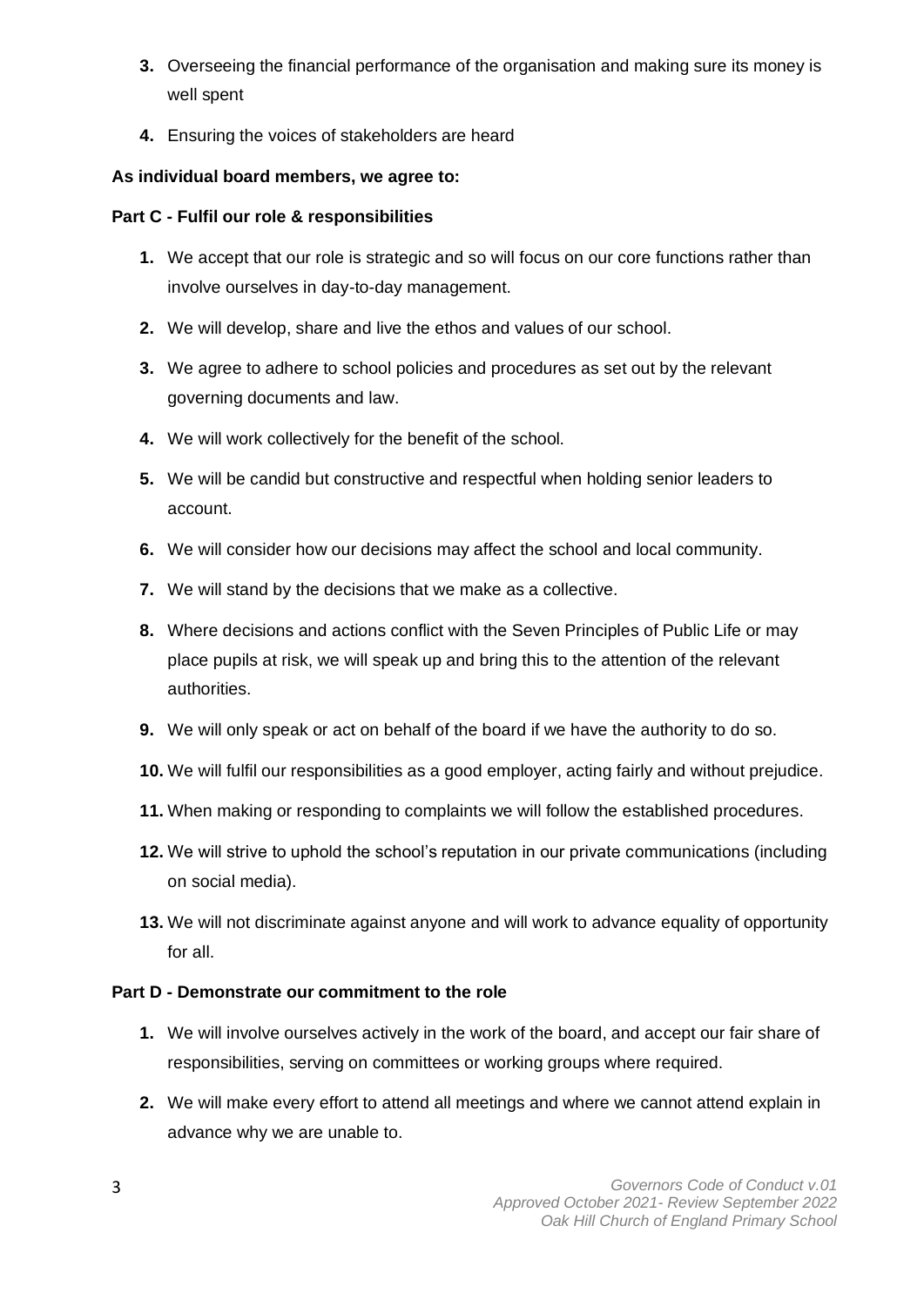- **3.** We will arrive at meetings prepared, having read all papers in advance, ready to make a positive contribution and observe protocol.
- **4.** We will get to know the school well and respond to opportunities to involve ourselves in school activities.
- **5.** We will visit the school and when doing so will make arrangements with relevant staff in advance and observe school and board protocol.
- **6.** When visiting the school in a personal capacity (for example, as a parent or carer), we will continue to honour the commitments made in this code.
- **7.** We will participate in induction training and take responsibility for developing our individual and collective skills and knowledge on an ongoing basis.

## **Part E - Build and maintain relationships**

- **1.** We will develop effective working relationships with school leaders, staff, parents and other relevant stakeholders from our local community.
- **2.** We will express views openly, courteously and respectfully in all our communications with board members and staff both inside and outside of meetings.
- **3.** We will work to create an inclusive environment where each board member's contributions are valued equally.
- **4.** We will support the chair in their role of leading the board and ensuring appropriate conduct.

#### **Part F - Respect confidentiality**

- **1.** We will observe complete confidentiality both inside and outside of school when matters are deemed confidential or where they concern individual staff, pupils or families.
- **2.** We will not reveal the details of any governing board vote.
- **3.** We will ensure all confidential papers are held and disposed of appropriately.
- **4.** We will maintain confidentiality even after we leave office.

#### **Part G - Declare conflicts of interest and be transparent**

- **1.** We will declare any business, personal or other interest that we have in connection with the board's business, and these will be recorded in the Register of Business Interests
- **2.** We will also declare any conflict of loyalty at the start of any meeting should the need arise.